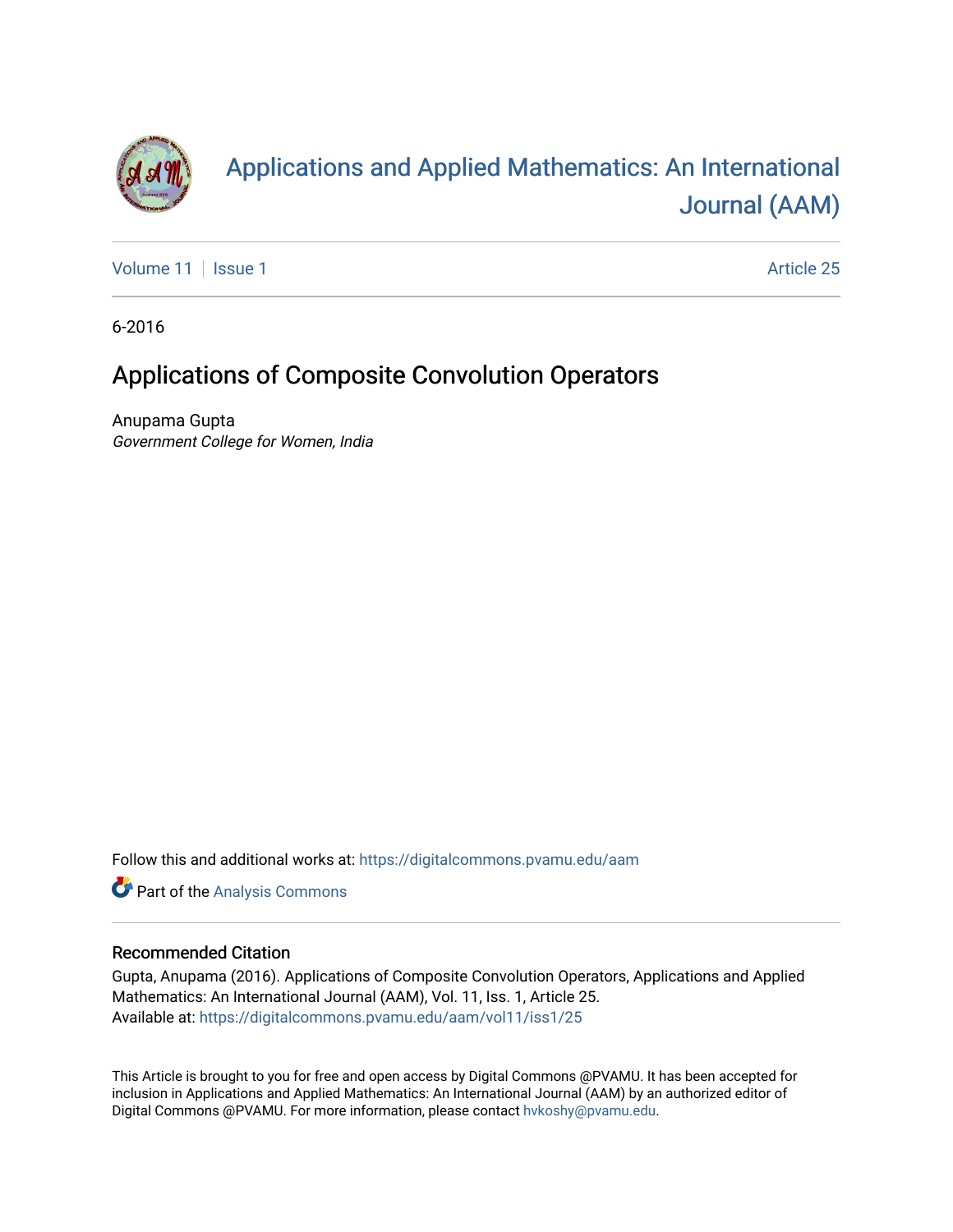

Available at <http://pvamu.edu/aam> Appl. Appl. Math. **ISSN: 1932-9466**

**Applications and Applied Mathematics:** An International Journal  **(AAM)**

**Vol. 11, Issue 1 (June 2016), pp. 377 - 388**

\_\_\_\_\_\_\_\_\_\_\_\_\_\_\_\_\_\_\_\_\_\_\_\_\_\_\_\_\_\_\_\_\_\_\_\_\_\_\_\_\_\_\_\_\_\_\_\_\_\_\_\_\_\_\_\_\_\_\_\_\_\_\_\_\_\_\_\_\_\_\_\_\_\_\_\_\_\_\_\_\_\_\_\_\_\_\_\_\_\_\_

## **Applications of Composite Convolution Operators**

**Anupama Gupta**  Government College for Women Gandhi Nagar Jammu, J&K, India [anugup49@gmail.com](mailto:anugup49@gmail.com)

Received: October 5, 2015; Accepted: January 27, 2016

## **Abstract**

The Composite Convolution Operator is an operator which is obtained by composing Convolution operator with Composition operator. Volterra composite convolution operator is a composition of Volterra convolution operator and Composition operator. The Composite Convolution Operators and Composite Convolution Volterra operators have been defined by using the Expectation operator and Radon-Nikodym derivative. In this paper an attempt has been made to investigate applications of Composite Convolution Operators (CCO) in Integral Convolution Type Equations (ICTE). The study may explore a new technique to solve Fredholm Convolution type integral equations and Volterra Convolution type integral equations. Some methods for solving integral convolution type equations by using Composite Convolution Operators have also been studied. For integral convolution type equations, theorems on existence, uniqueness and estimates for solution have also been proved without any restriction for the parameter. In order to determine the solution by the method of successive approximations in this paper, I have made use of the concept of the Resolvent Kernel to obtain Neumann Series. The Banach Contraction Principle has also been used to obtain some results. The method of Variational Iteration has been applied to find out the approximate solution of integral equations by using Composite Convolution Operators. In this paper Numerical Methods have also been adopted for solution of these integral equations. Fourier transform has been used to solve Integral convolution type equations and Laplace transform has been applied to solve Volterra convolution type equations.

**Keywords:** Composite Convolution Operator; Integral Convolution Type Equations; Expectation Operator and Radon-Nikodym Derivative

**MSC 2010 No.:** 47B38; 47B99; 45A05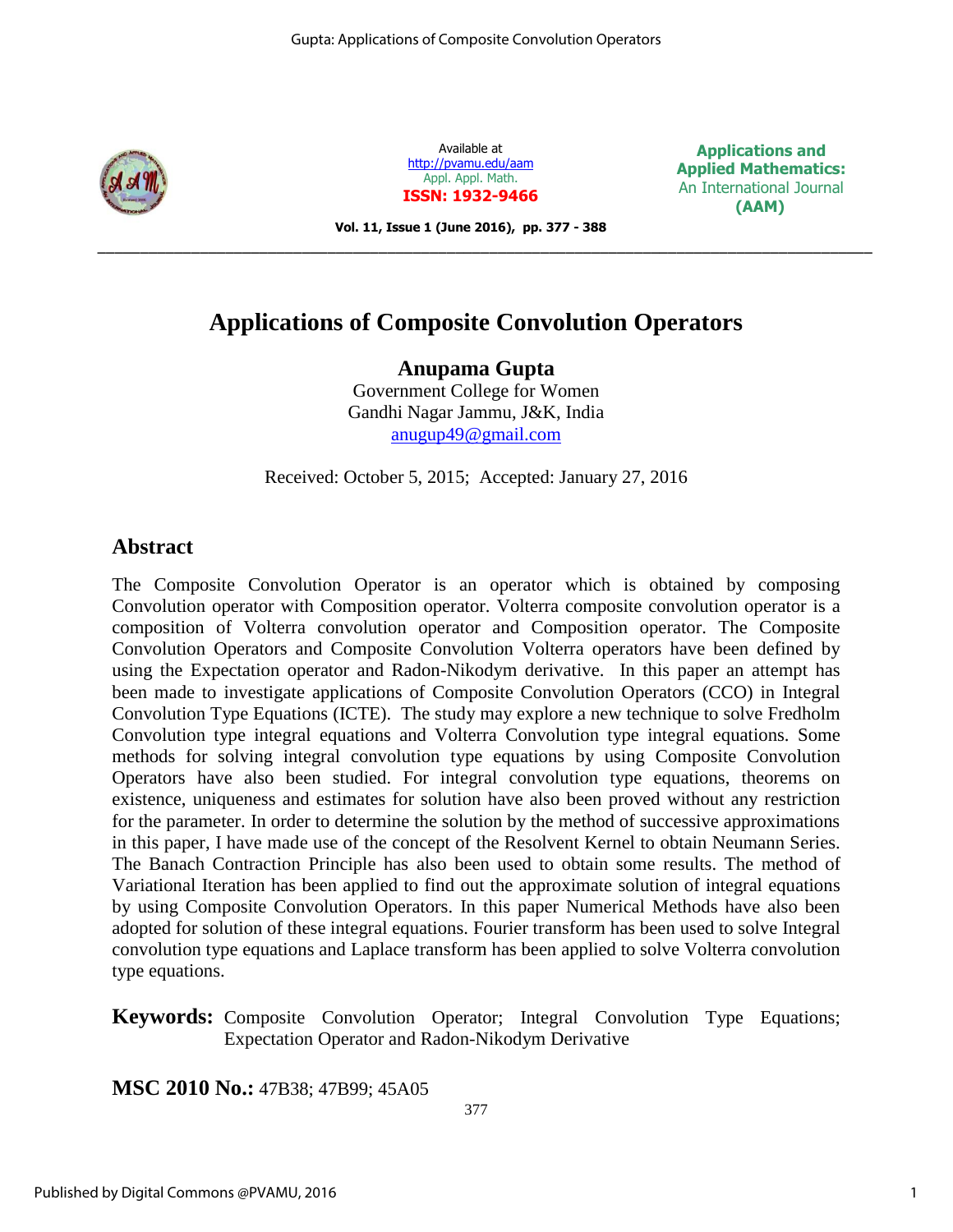## **1. Introduction**

Let  $(X, \Omega, \mu)$  be a *σ*-finite measure space. For each  $f \in L^p(\mu)$ ,  $1 \leq p < \infty$ , there exists a unique  $\phi^1(\Omega)$  measurable function *E*(*f*) such that

$$
\int gf\,d\mu = \int gE(f)\,d\mu
$$

for every  $\phi^1(\Omega)$  measurable function *g* for which left integral exists. The function *E* (*f*) is called conditional expectation of *f* with respect to the sub- algebra  $\phi^1(\Omega)$ . For more details about expectation operator, one can refer to Parthasarthy (1977). Given *f*,  $g \in L^2(R)$ , then the convolution of *f* and *g*, *f\*g* is defined by

$$
f*g(x) = \int g(x-y)f(y)d\mu,
$$

where *g* is fixed,  $k(x, y) = g(x-y)$  is a convolution kernel, and the integral operator defined by

$$
I_k f(x) = \int k(x - y) f(y) d\mu(y)
$$

is known as convolution operator. Suppose  $\phi$ : [0,1] $\rightarrow$  [0,1] is a measurable transformation, then  $I_k \phi f(x) = \int k(x - y) f(\phi(y)) = \int k_\phi(x - y) f(y) d\mu(y)$ 

$$
I_{k\,\phi}f(x) = \int k(x-y)f(\phi(y)) = \int k_{\phi}(x-y)f(y)d\mu(y)
$$

is known as composite convolution operator (CCO) induced by pair  $(k, \phi)$ , where

$$
k_{\phi}(x-y) = E(f_o(y)k(x-y)\phi^1(y)).
$$

The adjoint of composite convolution operator  $I_{k,\phi}$  is an integral operator induced by the kernel \*  $k_\phi^*$  and

$$
I_{\iota,\phi}^*f(x)=\int k_{\phi}^*(x-y)f(y)d\mu(y),
$$

where  $k_a^*$  $k^*_{\phi}(x-y) = k_{\phi}(y-x)$ . Also,

$$
I_{\iota,\phi}^n f(x) = \int k^n (x - y) f(\phi(y)) d\mu(y) = \int k_{\phi}^n (x - y) f(y) d\mu(y),
$$

where kernel  $k_{\phi}^{n}$  is defined as  $k_{\phi}^{n}$  (*x*-*y*) =

$$
\iiint \dots \int k_{\phi}(x - z_1)k_{\phi}(z_1 - z_2)k_{\phi}(z_2 - z_3) \dots k_{\phi}(z_{n-1} - y) d\mu(z_1) d\mu(z_2) d\mu(z_3) \dots d\mu(z_{n-1}). \tag{1.1}
$$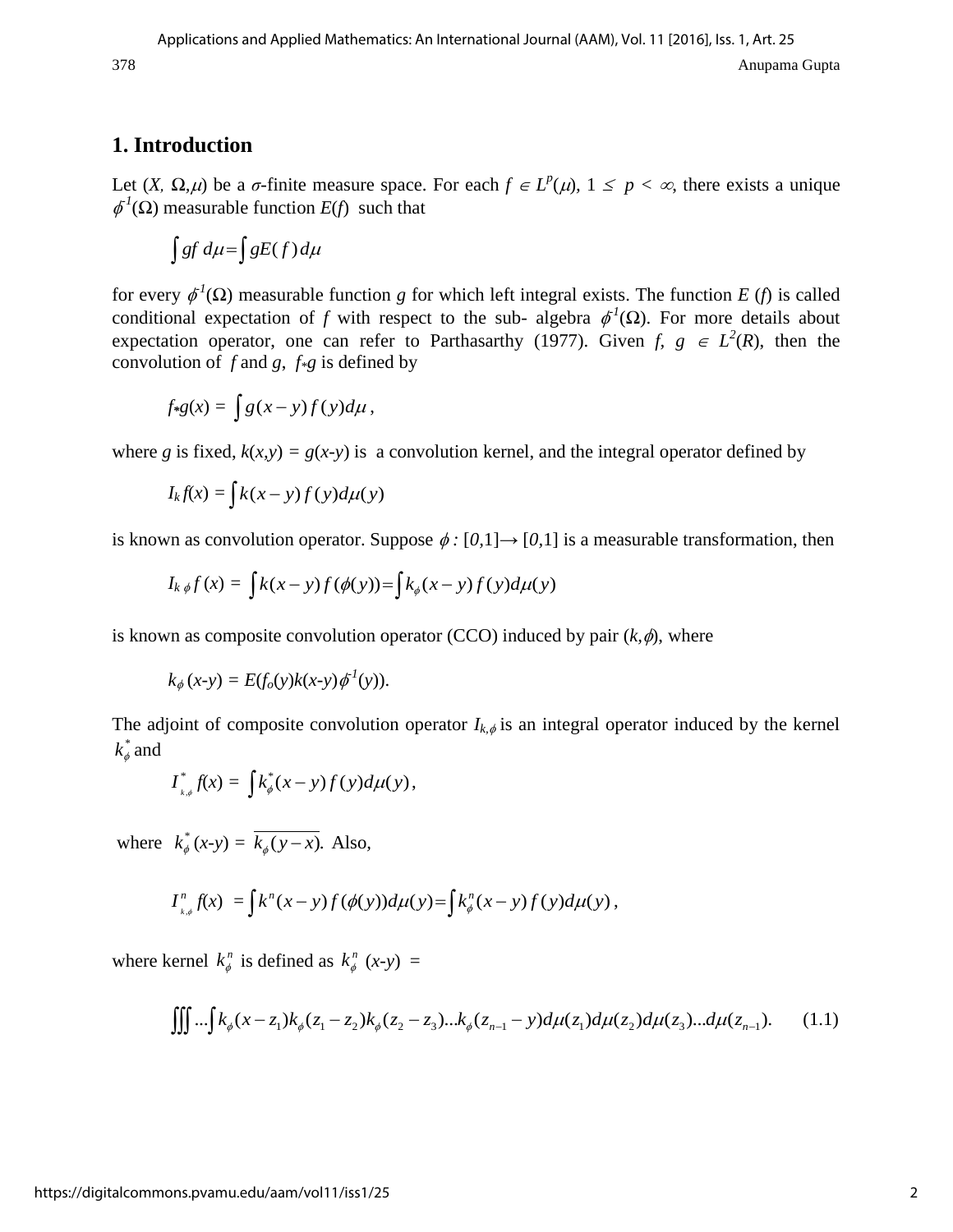The integral operators, and in particular convolution operators, have been studied extensively over the last few decades. For more details about composition operators, integral operators, convolution operators and composite integral operators, I have referred to Singh and Manhas (1993), Halmos and Sunder (1978), Stepanov [(1978) and (1980)] Gupta and Komal (2011), Gupta [(2014) and (2015)]. Whitley (1987) established the Lyubic's conjecture (1984) and generalized it to Volterra composition operators on  $L^p[0,1]$ .

An integral equation can be defined as equation which is a result of transformation of points in a given vector space of integrable functions by the use of certain specific integral operators to points in the same space. A computational approach for solving integral equation is an essential work in scientific research. For integral convolution type equations, theorems on existence, uniqueness and estimates for solution in  $L^p[0,1]$ ,  $1 \leq p \leq \infty$ , were proved without any restriction for the parameter *λ*. In recent years, many different methods have been used to approximate the solution of integral equations and Volterra integral equations of convolution type by Srivastava and Buschman (1992), Estrada and Kanwal (2000), Kathe and Puri (2002), Mishra (2007), Mishra and Mishra (2012), Mishra, Khatri and Mishra (2013), Deepmala (2014), Deepmala and Mishra (2015) and Saeedi, Tari and Momeni Masuleh (2013). This paper is an extension of Gupta [(2014) and (2015)].

Here, I recall some basic notion in operator theory. Let *H* be a Hilbert space and *B*(*H*) be the algebra of all bounded linear operators acting on *H*. Let  $L^2(\mu)$  consist of all measurable functions *f* :  $X \to R$  (or *C*) such that  $(\int |f(x)|^2 d\mu)^{1/2} d\mu < \infty$ . The space  $L^2(X, S, \mu)$  is a Banach space under the norm defined by

$$
||f|| = (\int |f(x)|^2 d\mu)^{\frac{1}{2}}.
$$

Also,  $L^2(\mu)$ , the space of square-integrable functions, is a Hilbert space. The Laplace transform of a function  $f(t)$  is defined as

$$
L{f(t)}=F(s)=\int\limits_{0}^{\infty}f(t)e^{-st}dt.
$$

The inverse of Laplace transform  $L^{-1}{F(s)} = f(t)$ .

A function  $\hat{F}(w)$  is defined as the Fourier transform of  $f(x)$  if

$$
\widehat{F}(w) = \widehat{F} \{f(t)\} = \int f(t) e^{iwt} dt
$$

exists, and

$$
(\hat{F})^{-1}\{\hat{F}(w)\} = \frac{1}{2\pi} \int e^{iwx} \hat{F}(w)dw
$$

is called the inverse Fourier transform of  $\hat{F}(w)$ .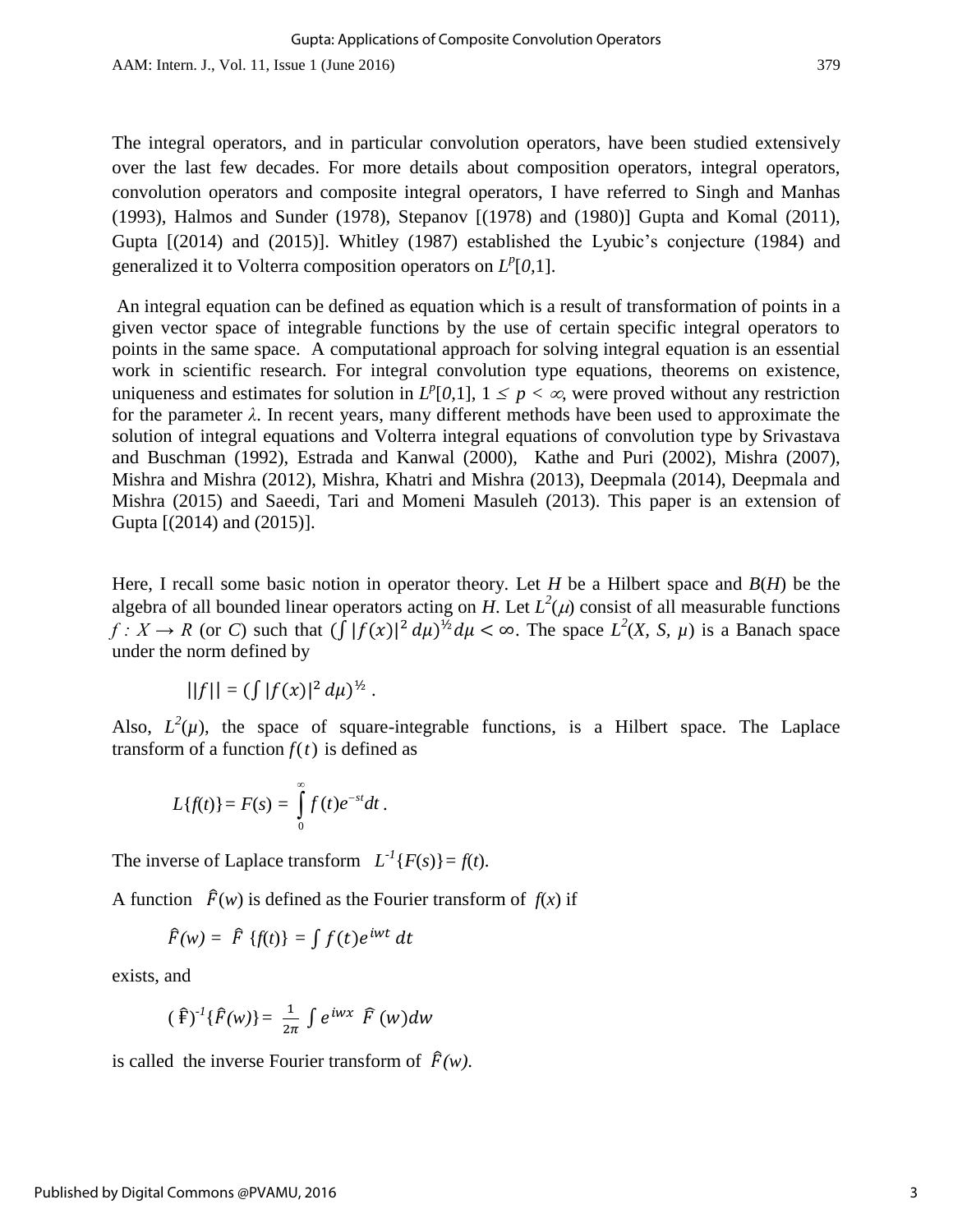In this paper, the prime focus is to solve Integral Convolution Type Equations (ICTE) using Composite Convolution Operators (CCO) by applying different techniques.

## **2. Methods to solve ICTE using CCO**

In this section, an attempt has been made to use Composite Convolution Operators to solve the integral equations. The Banach Contraction Principle has been used to obtain the results. The Variational Iteration method has been successfully applied to find the approximate solution of integral equation using composite convolution operators.

## **Theorem 2.1.**

Let  $k_{\phi} \in L^2(\mu \times \mu)$ . Suppose  $I_{k,\phi} \in B(L^2[0,1))$ . If  $\lambda$  is a complex number such that  $/\lambda / K_{\phi} < 1$ , then for any  $g \in L^2[0,1]$  there exists a unique  $f \in L^2[0,1]$  such that  $(I - \lambda I_{k,\phi})f = g$ , where *I* is the identity operator and  $K_{\phi} = (\iint_0^1 |k_{\phi}(x - y)|^2 d\mu(x) d\mu(y))^{1/2}$ .

## *Proof:*

Let  $A \in B(L^2[0,1])$  be defined as  $A(f) = \lambda I_{k,\phi} f + g$ , for any  $g \in L^2[0,1]$ . To show A is a contraction, we have

$$
|| Af - Af_0 || = || \lambda I_{k,\phi} f - \lambda I_{k,\phi} f_0 ||,
$$
  
\$\leq \lambda / (\iint\_0^1 |k\_{\phi}(x - y)|^2 d\mu(x) d\mu(y))^{1/2} (\iint\_0^1 |f(y) - f\_0(y)|^2 d\mu(y))^{1/2}\$.

Then,

$$
||Af - Af_o|| \le d ||f - f_0||,
$$

using the given condition  $|\lambda| K_{\phi} < 1$ , where  $0 \le d = |\lambda| K_{\phi} < 1$ . Hence, A is a contraction. Then, *A* has a unique fixed point, say *g*, by Banach Contraction Principle. That is, *Af = f* has a unique solution, and therefore,

$$
(I-\lambda I_{k,\phi})f = g.
$$

## **Theorem 2.2.**

If  $k_{\phi} \in L^2(\mu \times \mu)$  and  $g \in L^2[0,1]$ , then the Fredholm ICTE of the second kind

$$
f(x) = g(x) + \lambda \int_0^1 k_{\emptyset}(x - y) f(y) d\mu(y) = g + \lambda I_{k, \emptyset} f.
$$
 (2.1)

has unique solution  $f \in L^2[0,1]$  for sufficiently small values of scalar  $\lambda$ .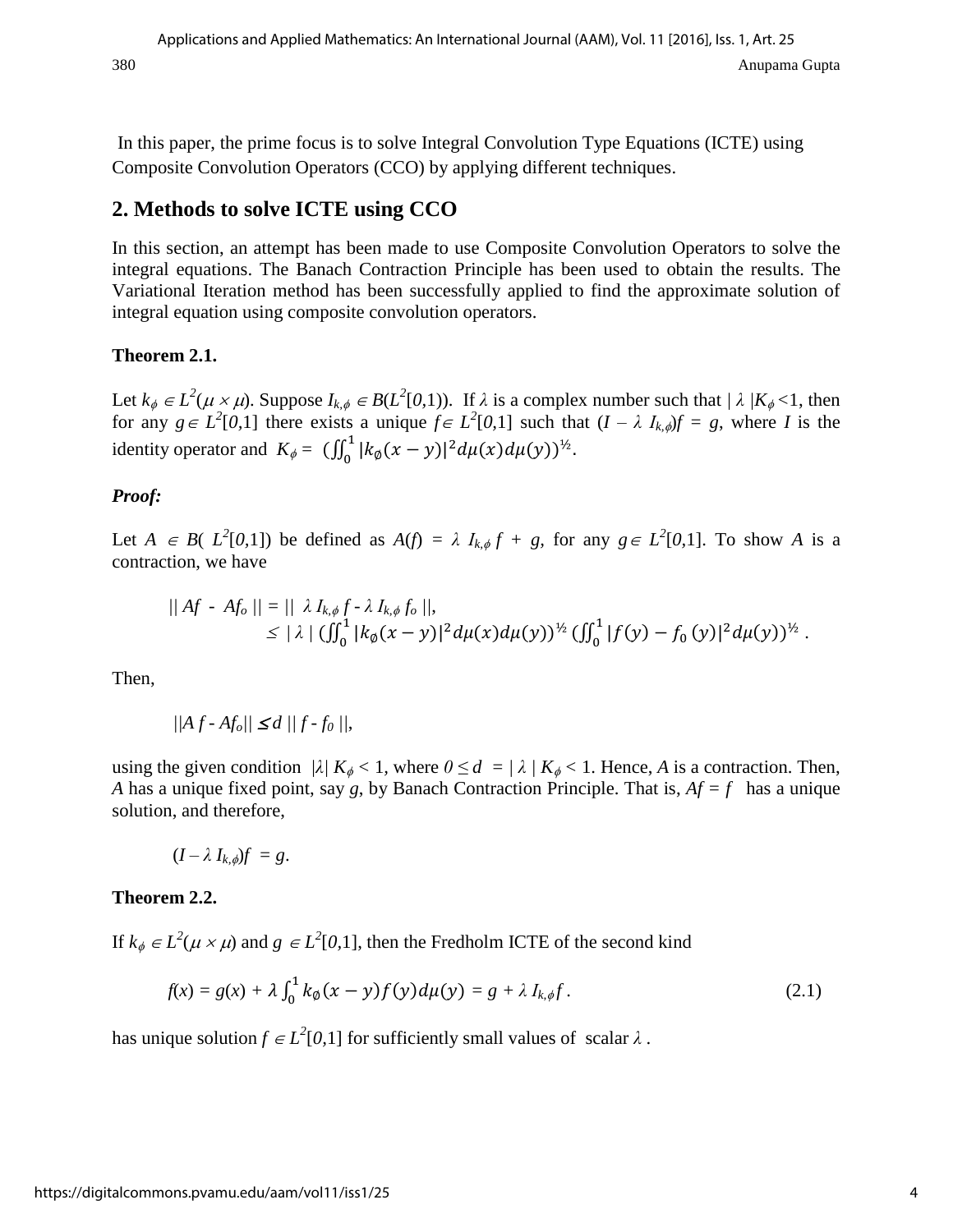AAM: Intern. J., Vol. 11, Issue 1 (June 2016) 381

### *Proof:*

For every  $f \in L^2[0,1]$ , define

$$
T: L2[0,1] \to L2[0,1] \text{ as } Tf = h \text{ for each } h \in L2[0,1],
$$

where

$$
h(x) = g(x) + \lambda \int_0^1 k_{\emptyset}(x - y) f(y) d\mu(y).
$$

To show  $\psi(x) \in L^2[0,1]$ , where

$$
\psi(x) = \int_0^1 k_\emptyset(x-y) f(y) d\mu(y)
$$

for every  $f \in L^2[0,1]$ . Now,

$$
\left| \int_0^1 k_\emptyset(x-y) f(y) d\mu(y) \right| \le \left( \int_0^1 |k_\emptyset(x-y)|^2 d\mu(y) \right)^{\frac{1}{2}} \left( \int_0^1 |f(y)|^2 d\mu(y) \right)^{\frac{1}{2}}.
$$
\n(by using Cauchy-Schwartz's inequality)

Therefore,

$$
\int_0^1 |\psi(x)|^2 dx \le \iint_0^1 |k_{\emptyset}(x-y)|^2 d\mu(y) d\mu(x) \iint_0^1 |f(y)|^2 d\mu(y) d\mu(x) < \infty,
$$

since  $k_{\phi} \in L^2(\mu \times \mu)$  and  $f \in L^2[0,1]$ . Thus,  $\psi(x) \in L^2[0,1]$ .

To show *T* is a contraction mapping, we have

$$
|||Tf - Tf_o|| = ||h - h_o||,
$$

And

$$
|| h \cdot h_o || = || \lambda \int_0^1 k_{\emptyset} (x - y) [f(y) - f_0(y)] d\mu(y) ||,
$$
  
\n
$$
\leq ||\lambda| \left( \iint_0^1 |k_{\emptyset} (x - y)|^2 d\mu(y) d\mu(x) \right)^{\frac{1}{2}} \int_0^1 |f(y) - f_0(y)|^2 d\mu(y)^{\frac{1}{2}}.
$$

If

$$
|\lambda| < \frac{1}{(\iint_0^1 |k_\emptyset(x-y)|^2 \, d\mu(y) \, d\mu(x))^{1/2}}.
$$

Then,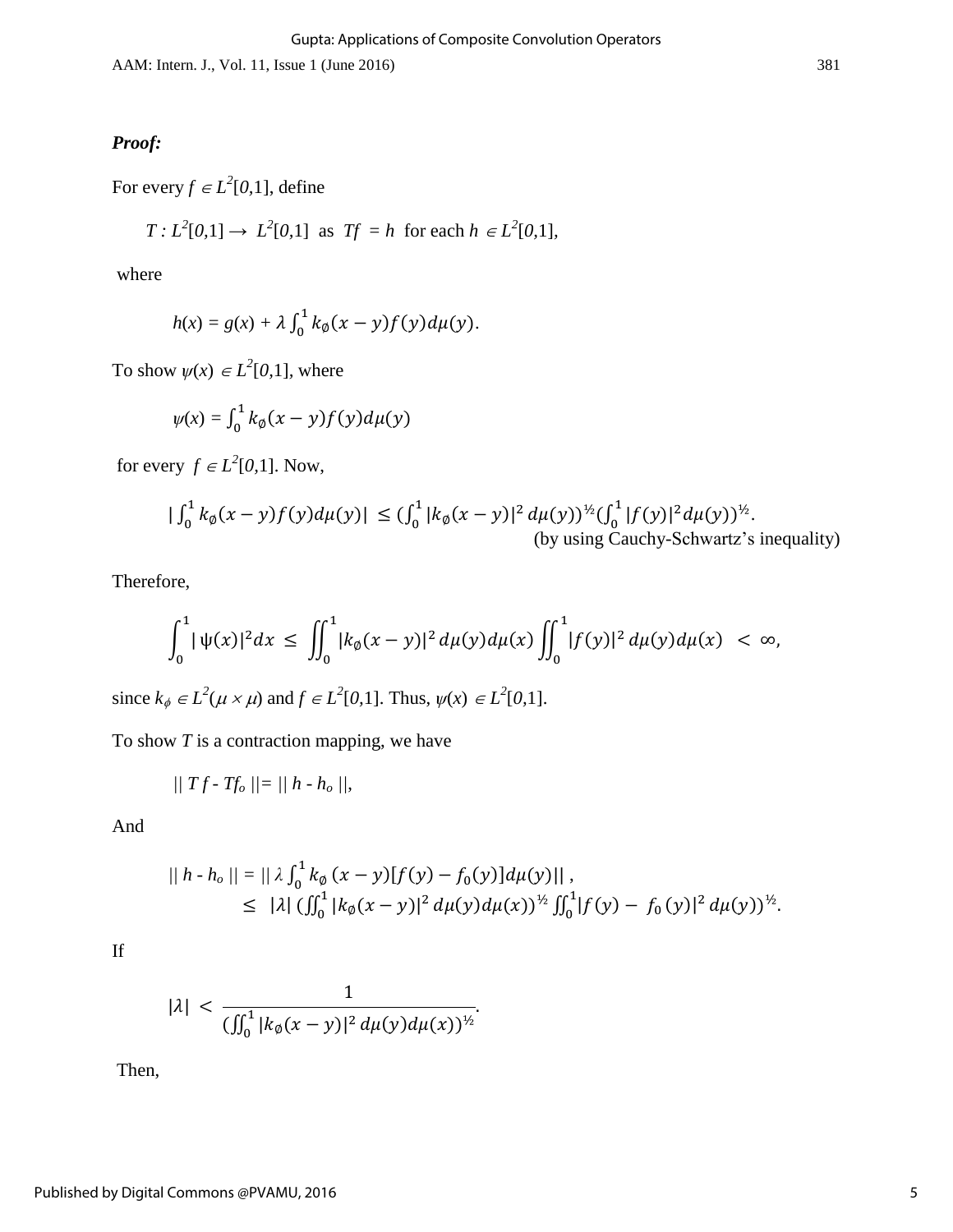$$
|| \textit{Tf} - \textit{Tf}_o || \leq M \, || \textit{f} - \textit{f}_0 ||,
$$

where

$$
0 \leq M = \left[\frac{1}{2} \left(\frac{1}{2}\right) \left(\frac{1}{2} |k_{\emptyset}(x-y)|^2 d\mu(y) d\mu(x)\right)^{1/2}\right] < 1.
$$

This proves that *T* is a contraction and hence it has a unique fixed point by Banach Contraction Principle, say  $f^* \in L^2[0,1]$ , i.e.  $Tf^* = f^*$ . Thus,  $f^*$  is a unique solution of Equation (2.1).

#### **Theorem 2.3.**

Let

$$
k_{\phi} \in L^2(\mu \times \mu)
$$
 and  $g \in L^2[0,1]$ .

Then, the solution of integral Equation (2.1) is given by

$$
f(x) = g(x) + \lambda \int_0^1 \Gamma_{\lambda,0}(x - y) f(y) d\mu(y). \tag{2.2}
$$

where  $\lambda \in \mathbb{C}$  is a parameter, the resolvent kernel

$$
\varGamma_{\lambda,\phi}(x\cdot y)=\textstyle\sum_{m=1}^\infty\,\lambda^{m-1}\,k_\emptyset^m(x-y)
$$

and iterated kernel  $k_{\phi}^{m}(x-y)$  is defined in Equation (1.1).

#### *Proof:*

To determine the solution by the method of successive approximation and obtain Neumann series, assume that the kernel  $k_{\phi}$  is a bounded function in the square

$$
[0,1] = \{ (x,y) : 0 \le x \le 1 \text{ and } 0 \le y \le 1 \},
$$

so that  $|k_{\phi}(x, y)| \leq C$  for all  $x, y \in [0, 1]$ . Also,

$$
B_1 = \int_0^1 |k_{\emptyset}(x - y)|^2 d\mu(y).
$$

Suppose zero-order approximation is given by  $f_0(x) = g(x)$ . When this value is substituted into the right side of Equation (2.1), we get first-order approximation

$$
f_1(x) = g(x) + \lambda \int_0^1 k_{\emptyset}(x - y) f_0(y) d\mu(y).
$$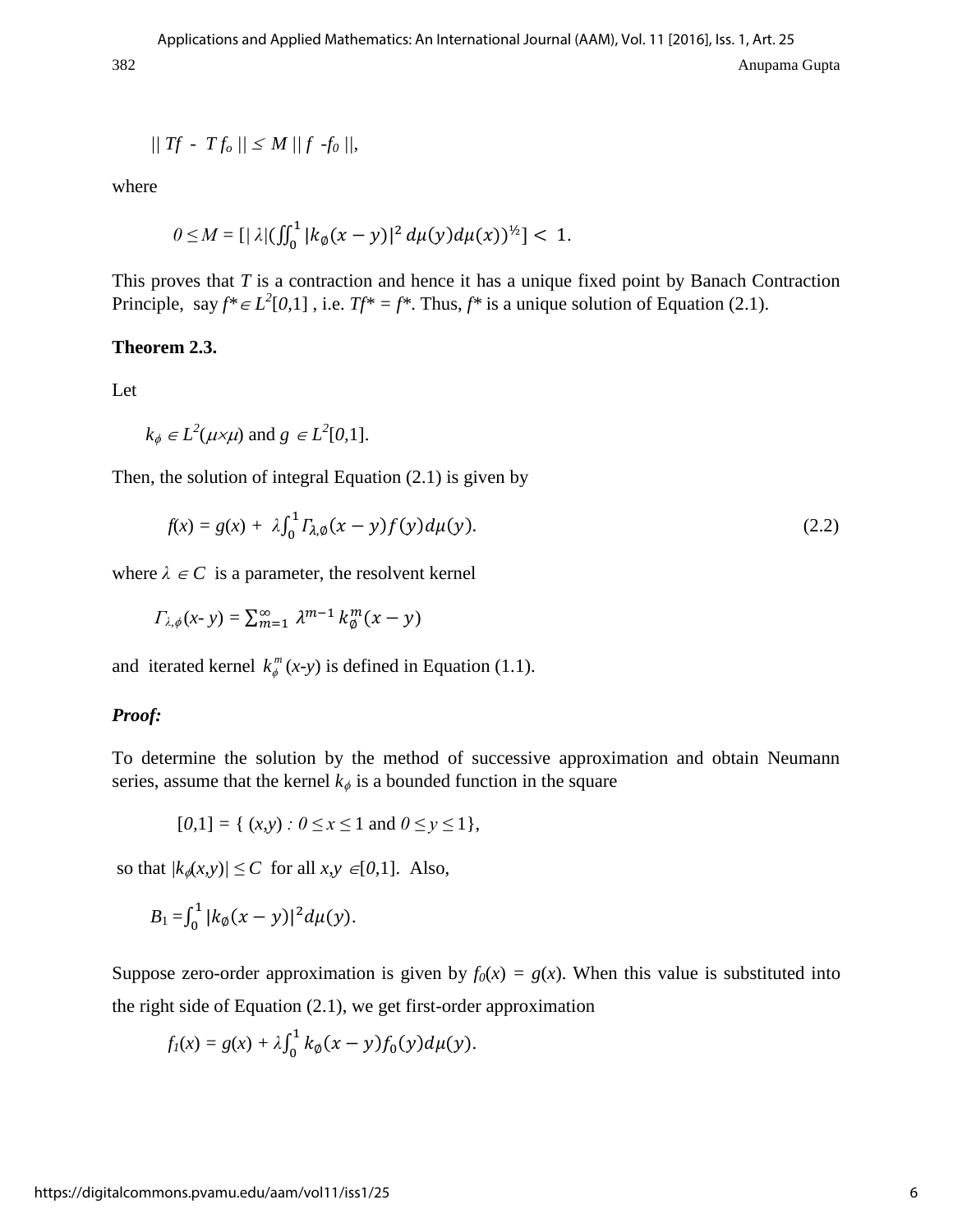AAM: Intern. J., Vol. 11, Issue 1 (June 2016) 383

This function, when substituted into the right side of Equation (2.1) yields second-order approximation

$$
f_2(x) = g(x) + \lambda \int_0^1 k_{\emptyset}(x - y) f_1(y) d\mu(y).
$$

Continuing the above process, the  $(n+1)$ <sup>th</sup> approximation can be obtained by substituting the  $n^{th}$ approximation in the right side of Equation (2.1).

The general recurrence relation has the form

$$
f_{n+1}(x) = g(x) + \lambda \int_0^1 k_{\emptyset}(x-y) f_n(y) d\mu(y).
$$

If  $f_n(x)$  tends uniformly to a limit as  $n \to \infty$ , then a limit is required solution. For this, consider first- and second-order approximations

$$
f_1(x) = g(x) + \lambda \int_0^1 k_{\emptyset}(x - y) f_0(y) d\mu(y),
$$

and

$$
f_2(x) = g(x) + \lambda \int_0^1 k_{\emptyset}(x - y) [g(y) + \lambda \int_0^1 k_{\emptyset}(y - z) g(z) d\mu(z)] d\mu(y)
$$
  
=  $g(x) + \lambda \int_0^1 k_{\emptyset}(x - y) g(y) d\mu(y) + \lambda^2 \int_0^1 k_{\emptyset}(x - y) k_{\emptyset}(y - z) d\mu(y) g(z) d\mu(z).$   

$$
f_2(x) = g(x) + \lambda \int_0^1 k_{\emptyset}(x - y) g(y) d\mu(y) + \lambda^2 \int_0^1 k_{\emptyset}^2 (x - z) g(z) d\mu(z).
$$

By changing order of integration and setting

$$
k_{\phi}^{2}(x-y)=\int_{0}^{1}k_{\phi}(x-z)k_{\phi}(z-y)d\mu(z).
$$

The third approximation is given by

$$
f_3(x) = g(x) + \lambda \int_0^1 k_{\phi}(x-y)g(y) d\mu(y) + \lambda^2 \int_0^1 k_{\phi}^2(x-y)g(y) d\mu(y) + \lambda^3 \int_0^1 k_{\phi}^3(x-y)g(y) d\mu(y),
$$

where

$$
k_{\phi}^{3}(x-y)=\int_{0}^{1}k_{\phi}(x-z)k_{\phi}^{2}(z-y)d\mu(z).
$$

By repeating this process, the  $n<sup>th</sup>$  approximate solution of Equation (2.1) is

$$
f_n(x) = g(x) + \sum_{m=1}^n \lambda^m \int_0^1 k_0^m (x - y) g(y) d\mu(y).
$$
  
\n
$$
f(x) = \lim_{n \to \infty} f_n(x) = g(x) + \sum_{m=1}^\infty \lambda^m \int_0^1 k_0^m (x - y) g(y) d\mu(y).
$$
\n(2.3)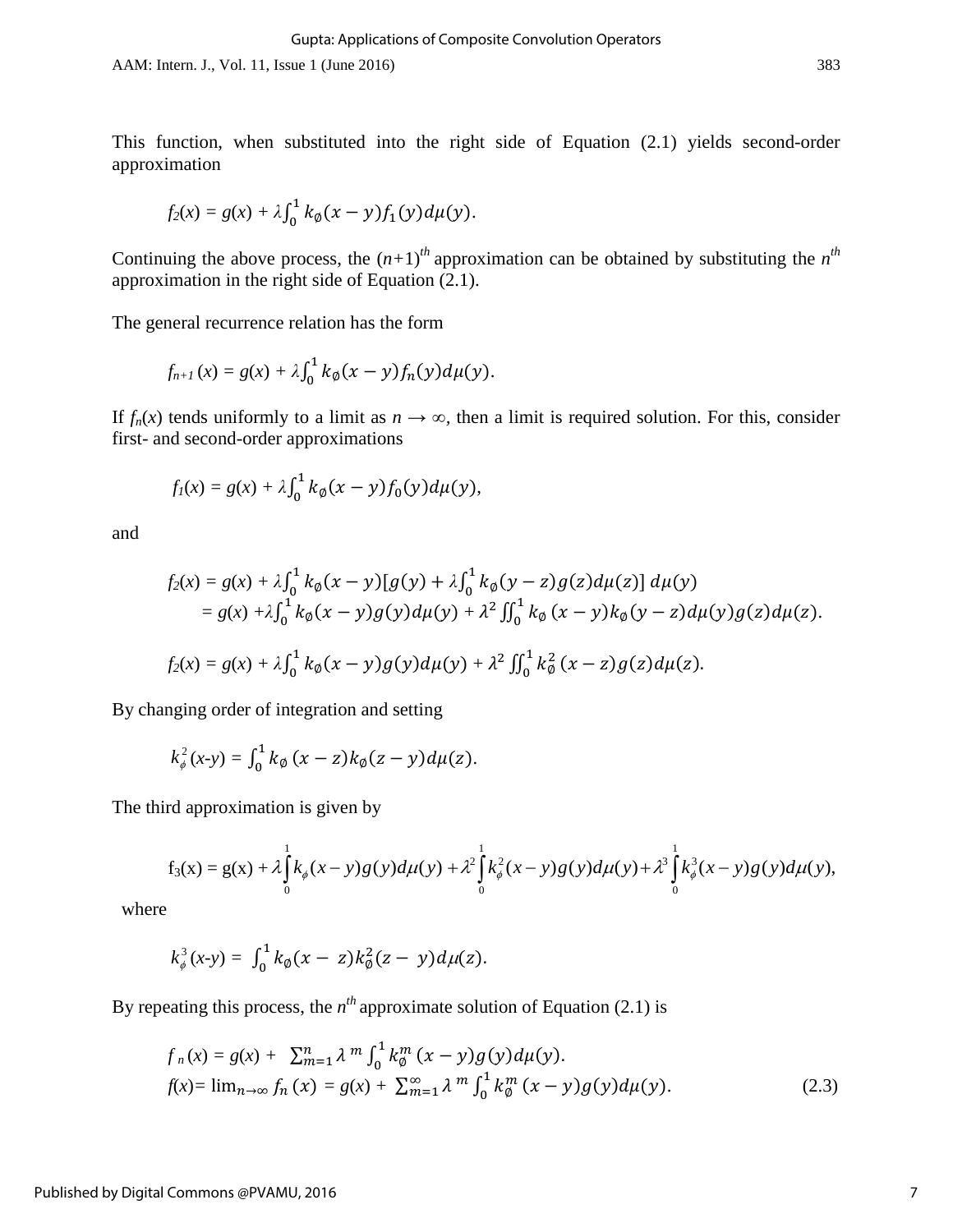To find the condition under which the series (2.3) converges, we have

$$
|\int_0^1 k_\emptyset^m(x-y)g(y)d\mu(y)|^2 \leq \int_0^1 k_\emptyset^m (x-y)|^2 d\mu(y) \int_0^1 |g(y)|^2 d\mu(y).
$$

Hence*,* 

$$
|\int_0^1 k_\emptyset^m(\mathbf{x}\text{-}\mathbf{y})\mathbf{g}(\mathbf{y})\mathrm{d}\mu(\mathbf{y})|^2 \leq B_m D^2,
$$

Where

$$
B_m = \int_0^1 k_\emptyset^m (x - y)^2 d\mu(y)
$$
 and 
$$
D^2 = \int_0^1 |g(y)|^2 d\mu(y).
$$

Again,

$$
|k_{\phi}^{m}(x-y)|^{2} \leq \int_{0}^{1} k_{\phi}^{m}(x-z)|^{2} d\mu(z) \int_{0}^{1} |k_{\phi}(z-y)|^{2} d\mu(z),
$$
  

$$
\int_{0}^{1} k_{\phi}^{m}(x-y)|^{2} d\mu(y) \leq B_{m-l} M^{2},
$$

where

$$
M=\iint_0^1 |k_{\emptyset}(z-y)|^2 d\mu(z)d\mu(y).
$$

Thus,

$$
|\int_0^1 k_\emptyset^m(x-y)g(y)d\mu(y)|^2 \leq B_I D^2 M^{2m-2}.
$$

The infinite series (2.3) converges uniformly if  $\lambda / M < 1$ . For a given  $\lambda$ , it trivially follows that Equation (2.1) has a unique solution. That is,

$$
f(x) = g(x) + \lambda \int_0^1 \sum_{m=1}^{\infty} \lambda^{m-1} k_{\emptyset}^m(x - y) f(y) d\mu(y).
$$
  

$$
f(x) = g(x) + \lambda \int_0^1 \Gamma_{\lambda, \emptyset}(x - y) f(y) d\mu(y),
$$

where Resolvent Kernel is given by

$$
\Gamma_{\lambda,\phi}(x\cdot y) = \sum_{m=1}^{\infty} \lambda^{m-1} k_{\emptyset}^m(x-y).
$$

#### **Theorem 2.4.**

Let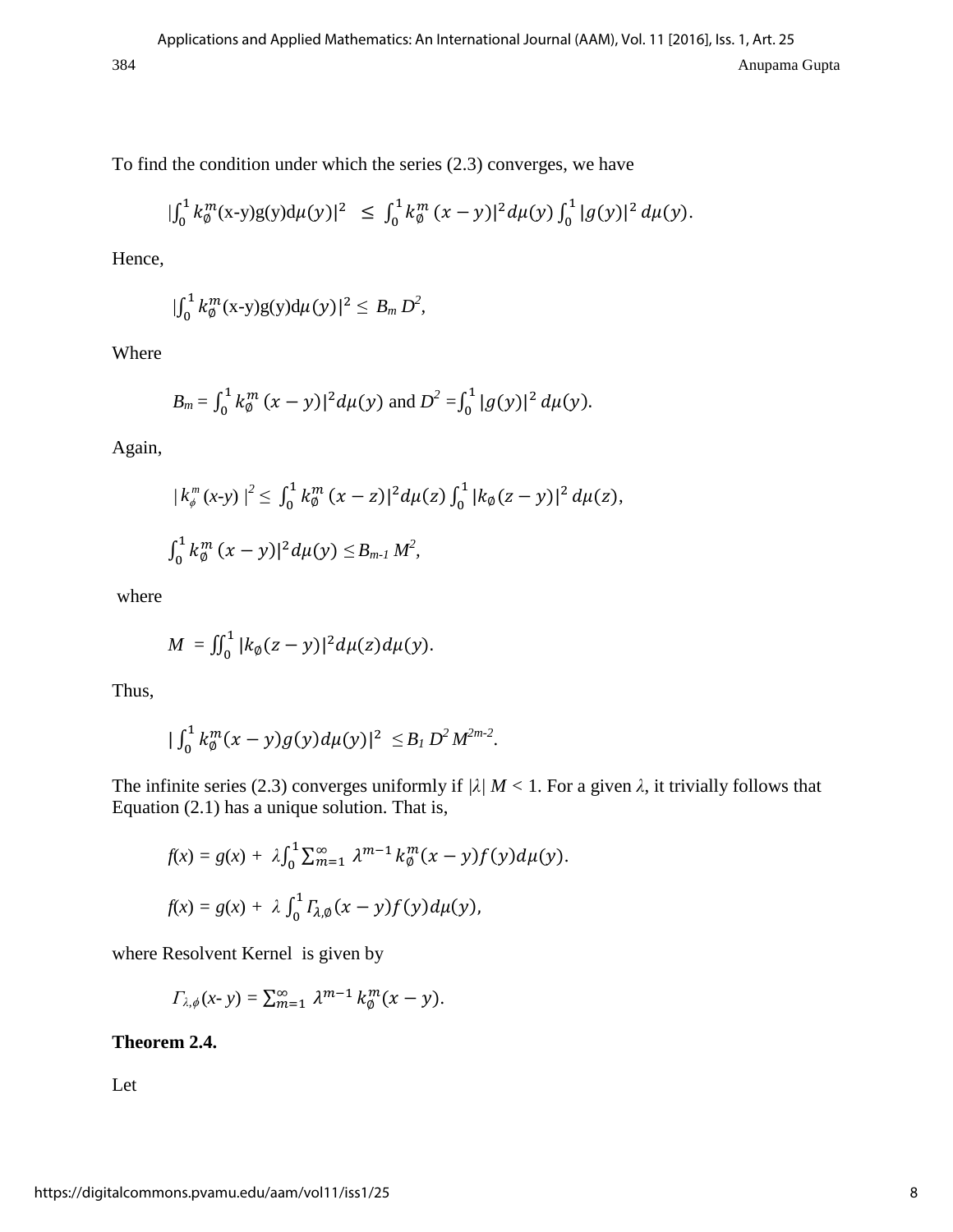AAM: Intern. J., Vol. 11, Issue 1 (June 2016) 385

$$
k_{\phi} \in L^2(\mu \times \mu)
$$
 and  $I_{k,\phi} \in B(L^2(\mu))$ .

Then, for any  $g \in L^2[0,1]$  and  $\lambda \in C$  there exists a unique  $f \in L^2[0,1]$  such that solution of integral Equation (2.1) is given by

$$
f = g + \sum_{n=1}^{\infty} \lambda^n I_{k,0}^n g,
$$
 (2.4)

where  $I_{k,\emptyset}^n$  is a composite convolution operator with kernel  $k_{\phi}^n$  as defined in (1.1).

#### *Proof:*

Define a mapping *T*:  $L^2[0,1] \rightarrow L^2[0,1]$  as

$$
Tf = g + \lambda I_{k,\phi}f.
$$

Then, the goal is to prove that  $T^n$  is a contraction for some  $n \in N$ .

Now,

$$
T^n f = g + \lambda I_{k,\phi} f + \lambda^2 I_{k,\phi}^2 g + ... + \lambda^n I_{k,\phi}^n g,
$$
  
=  $\lambda^n I_{k,\phi}^n g + \sum_{m=1}^{n-1} \lambda^m I_{k,\phi}^m g.$ 

Then, for  $n \geq 2$ , we have

$$
|| T^n f_1 - T^n f_2 ||^2 \leq \frac{|\lambda|^{2n}}{(n-1)!} || k_{\phi}^n ||^2 || f_1 - f_2 ||^2.
$$

Thus, there exists  $m \in N$  such that  $T^m$  is a contraction. Therefore,  $Tf = f$  has a unique solution by using Banach contraction theorem. Hence,

$$
f=\lim_{n\to\infty}T^n f.
$$

### **3. Numerical methods to solve ICTE**

#### **Method –I: Laplace Transform.**

In this section Laplace transform has been used to solve Volterra convolution type equation VCTE. To find the solution of VCTE, first obtain the Laplace Transform of the problem and then find the inversion of Laplace transform.

Suppose the VCTE of first kind is given by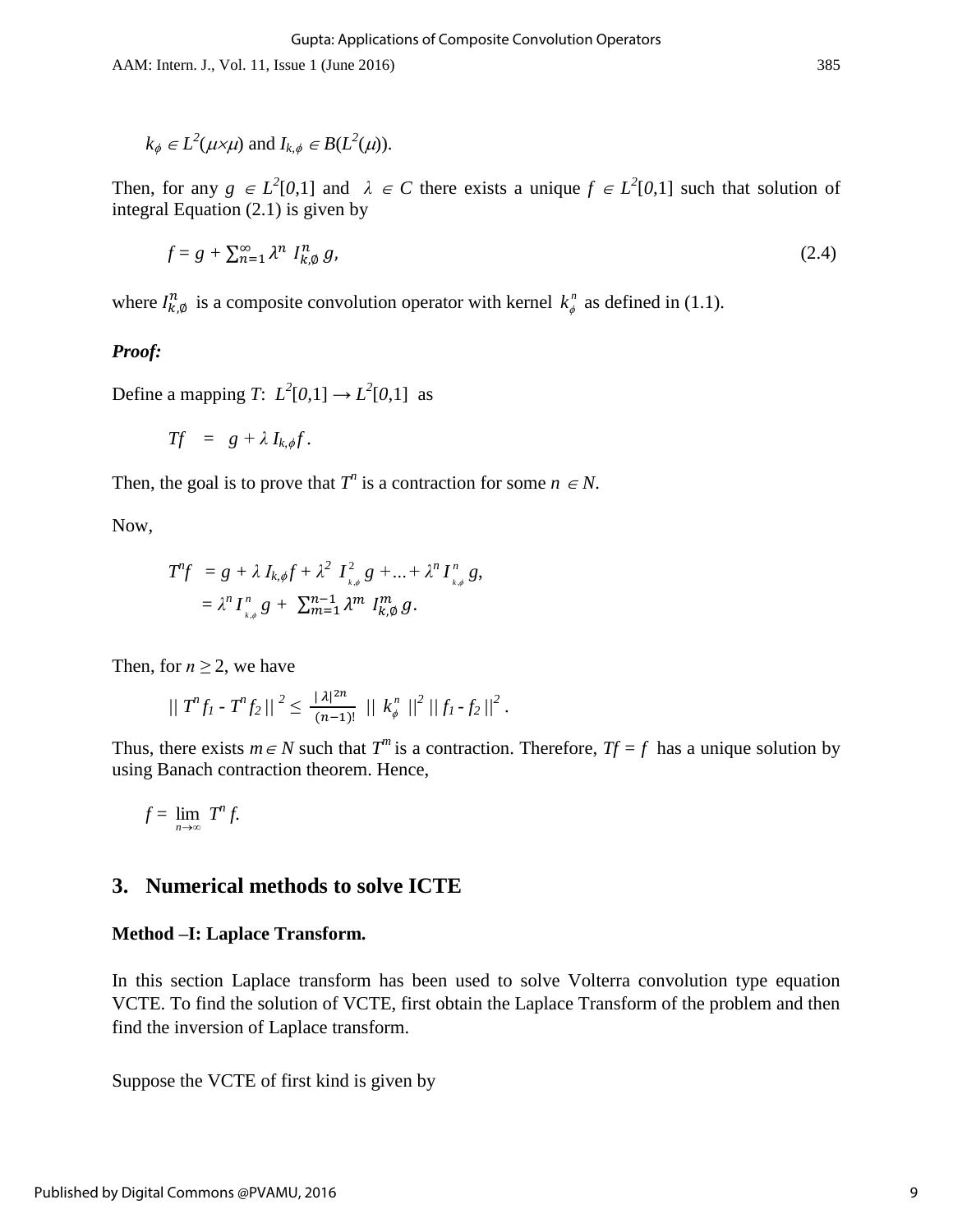$$
f(x) = \int_{0}^{x} k_{\phi}(x - y)g(y)d\mu(y),
$$
\n(3.1)

where  $k_{\phi}(x - y)$  is a convolution kernel and it depends only on difference  $(x-y)$ . The solution of Equation (3.1) can be obtained by using Laplace transform.

That is,

$$
F(s) = G(s)K(s),
$$
  

$$
G(s) = \frac{F(s)}{K(s)},
$$

and the solution can be obtained by inversion. This method is also applicable to the VCTE of second kind,

$$
g(x) = f(x) + \int_{0}^{x} k_{\phi}(x - y)g(y)d\mu(y),
$$
  
\n
$$
G(p) = F(p) + K(p) G(p).
$$
\n(3.2)

That is,

$$
G(p) = \frac{F(p)}{1-K(p)}.
$$

#### **Method –II: Fourier Transform:**

It is easy to see that Fourier transform has also been used to solve ICTE. To find the solution of ICTE, first obtain the Fourier Transform of the Equation (2.1).

$$
f(x) = g(x) + \lambda \int_0^x k_{\phi}(x-y)g(y)d\mu(y).
$$

Applying Fourier transform on both sides, we obtain

$$
\hat{f} = \lambda (2\pi)^{1/2} \hat{I}_{k,\emptyset} \hat{f} + \hat{g},
$$

where  $\hat{I}_{k,\phi}$  is a Fourier transform of CCO  $I_{k,\phi}$ . Then, the solution of above equation is given by taking the inverse Fourier transform, that is,

$$
f(x) = F\left(\frac{\hat{g}}{1 - \lambda(2\pi)^{1/2} \hat{I}_{k,\emptyset}}\right),
$$
  

$$
f(x) = \int e^{iw} \frac{\hat{g}(w)}{1 - \lambda(2\pi)^{1/2} \hat{I}_{k,\emptyset}(w)} dw.
$$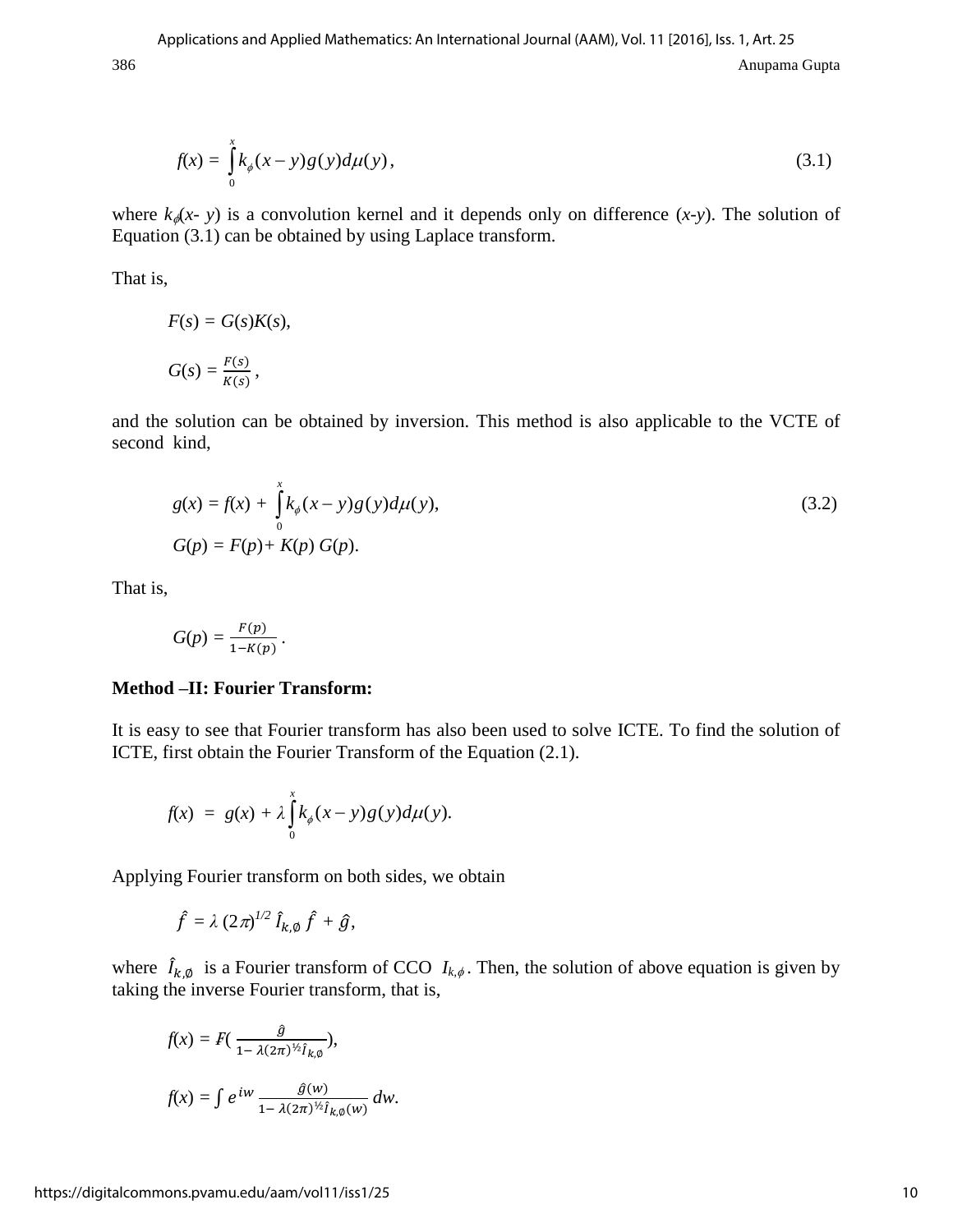## **4. Conclusion**

Composite Convolution Operators are defined by using expectation operator and Radon-Nikodym Derivative. In this paper, Fubini theorem is used frequently. The definition of Composite Convolution Integral Operator is motivated by Whitley, wherein he composed Composition Operator with Volterra integral operator to study Lyubic's conjecture. The Composite Convolution Operators have immense applications in dynamical systems as well as in the theory of integral and partial differential equations.

The study may be useful for investigating new technique to solve integral equations and Volterra integral equations. In this paper major results/findings have been successfully achieved in deriving applications of Composite Convolution Operators (CCO) in integral convolution type equations (ICTE). The Methods for solving ICTE using CCO were studied and obtained. The results on existence, uniqueness and estimates of integral convolution type equations have been obtained and solution of ICTE has also been proved without any restriction for the parameter. The method of successive approximations has also been used to determine the solution of integral convolution type equations (ICTE). The Variational Iteration method has been applied to find out the approximate solution of integral equations using Composite Convolution Operators. In this paper Numerical Methods are also adopted for solution of these integral equations. Fourier transform has been used to solve integral convolution type equations and Laplace transform has been applied to solve Volterra convolution type equations.

One can study other Numerical methods like Inversion method, Wavelet method, Matrix method to solve Integral Convolution Type Equations (ICTE). We can extend application of Integral Convolution Type Equations (ICTE) to partial differential equations. The study may open new horizons to solve integral equations and Volterra integral equations.

## *Acknowledgement*

*The author is grateful to University Grant Commission, New Delhi for funding her research work under Minor Research Project.* 

## **REFERENCES**

Deepmala (2014). A study on fixed point theorems for non-linear contractions and its applications, Ph. D. Thesis, Ravishankar Shukla University, Raipur (Chhatisgarh), India.

Deepmala and Mishra, L. N. (2015). Differential operators over modules and rings as a path to be generalized differential geometry, FACTA UNIVERSITATIS Ser. Math. Inform. 30(5),753-764.

Estrada, R. and Kanwal R. P. (2000). Singular Integral Equations, Birkhäuser, Boston.